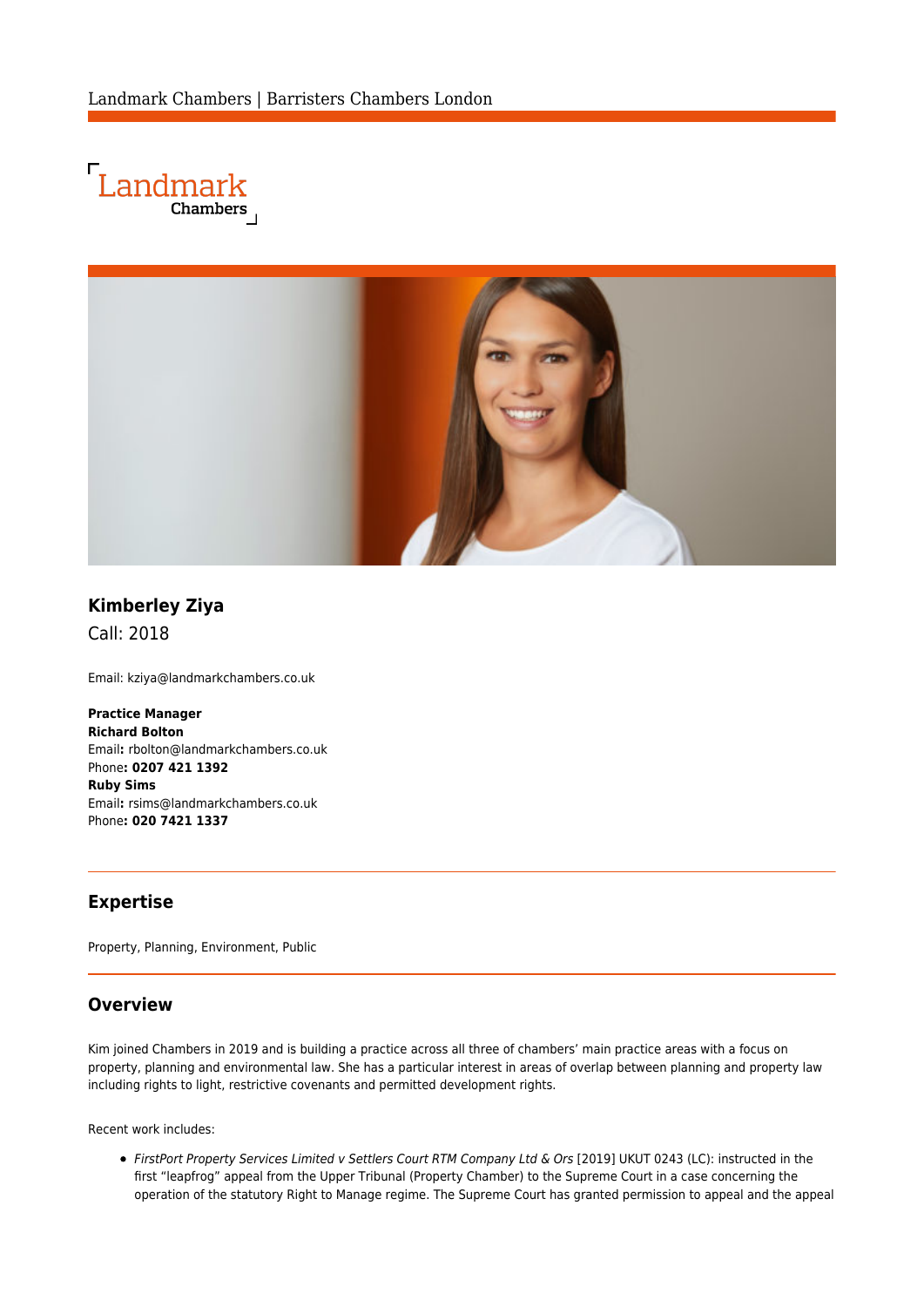is to be heard in November 2021. Led by [Simon Allison](https://www.landmarkchambers.co.uk/people/simon-allison/).

- AEW UK REIT Plc v Sportsdirect.com Retail Ltd: instructed for Sports Direct in proceedings to determine whether rent was payable under the terms of its Lease for periods in which the leased premises were forced to close in compliance with government restrictions imposed in response to the coronavirus pandemic. Led by [Katharine Holland QC.](https://www.landmarkchambers.co.uk/people/katharine-holland-qc/)
- Jarvis v Evans [2021] 1 W.L.R. 24: acted for the landlord (supported by the National Residential Landlords' Association) in an appeal concerning the licencing regime for landlords in Wales under the Housing (Wales) Act 2014. Led by [Justin](https://www.landmarkchambers.co.uk/people/justin-bates/) [Bates.](https://www.landmarkchambers.co.uk/people/justin-bates/)
- R (on the application of Zins) v East Suffolk Council: acted for the claimant in the judicial review of a planning permission granted to PGL Travel Ltd for the creation of a new activity lake within a countryside estate used as a children's outdoor activity centre. Led by [David Forsdick QC](https://www.landmarkchambers.co.uk/people/david-forsdick-qc/).
- Acting for the successful developer at a public inquiry concerning the proposed redevelopment of 70 "Airey" houses near Leeds (APP/N4720/W/20/3250249). Led by [Sasha White QC.](https://www.landmarkchambers.co.uk/people/sasha-white-qc/)
- Advising on questions of noise nuisance, rights to light, restrictive covenants and rights of way arising following the grant of planning permission.
- Appearing for tenants and landlords before the County Court and First-tier Tribunal in cases concerning rent and service charge arrears, possession, forfeiture and tenancy deposits.

Kim accepts instructions on a direct access and pro bono basis in appropriate cases. She is a member of the Attorney-General's baby junior scheme and part of the editorial team for the Planning Encyclopedia.

Prior to joining chambers, Kim was a Research Assistant in the Law Commission's Property, Family and Trusts team, where she worked on projects relating to Charity Law, Easements, Covenants and Profits, and Leasehold Enfranchisement. Before that Kim spent nine months at a boutique litigation firm in Los Angeles where she assisted with all aspects of cases covering civil fraud, employment, tort, probate and public law.

#### **Property**

Kim is building a practice across the full range of property disputes including landlord and tenant, issues of adverse possession, restrictive covenants, land registration and easements. Kim has been involved in a number of significant property cases, including:

- FirstPort Property Services Limited v Settlers Court RTM Company Ltd & Ors [2019] UKUT 0243 (LC): Appeal concerning the proper operation of the Right to Manage scheme where a single block on an estate acquires RTM. Considered whether the Court of Appeal's decision in Gala Unity v Ariadne Road was decided per incuriam and concluded that, as it was not, the appeal would be dismissed. Permission was subsequently granted by the Upper Tribunal for the 'leapfrog' procedure to be used. In November 2020, the Supreme Court granted permission to appeal; appeal to be heard November 2021. Led by [Simon Allison](https://www.landmarkchambers.co.uk/people/simon-allison/).
- AEW UK REIT Plc v Sportsdirect.com Retail Ltd: instructed for Sports Direct in proceedings to determine whether rent was payable under the terms of its Lease for periods in which the leased premises were forced to close in compliance with government restrictions imposed in response to the coronavirus pandemic. Led by [Katharine Holland QC.](https://www.landmarkchambers.co.uk/people/katharine-holland-qc/)
- 1 West India Quay (Residential) Ltd v East Tower Apartments Ltd [2020] UKUT 163 (LC): instructed by the landlord in a case concerning the application of the service charge provisions in the Landlord and Tenant Act 1985 to a large mixeduse development with a complex utility metering system. The Court of Appeal has granted permission to appeal on two grounds: (1) the proper interpretation of s.20B (including whether Skelton v DBS Homes (Kings Hill) Ltd [2017] EWCA Civ 1139 is properly decided); and (2) the construction of various commonly found costs clauses in residential long leases (including whether a landlord can waive its right to forfeit for breach of a covenant before such a breach has been determined by the Tribunal). The appeal is being heard in April 2021. Led by [Justin Bates](https://www.landmarkchambers.co.uk/people/justin-bates/).
- Northern Powergrid (Yorkshire) Plc v Leatham Estates Ltd (Ref/2019/0649): instructed by the registered proprietor to defend an application to alter the register of title for an electricity sub-station site in Doncaster. Leatham Estates are seeking permission to appeal to the Upper Tribunal. Led by [Katharine Holland QC.](https://www.landmarkchambers.co.uk/people/katharine-holland-qc/)
- Jarvis v Evans [2021] 1 W.L.R. 24: acted for the landlord (supported by the National Residential Landlords' Association) in an appeal concerning the licencing regime for landlords in Wales under the Housing (Wales) Act 2014. Led by [Justin](https://www.landmarkchambers.co.uk/people/justin-bates/) **Bates**
- Piechnik v Oxford City Council [2020] EWHC 960 (QB): acted for Oxford City Council in a High Court appeal concerning the rights of access of local authority landlords to carry out fire safety works in flats where the tenant has exercised their right to buy. Led by [Justin Bates](https://www.landmarkchambers.co.uk/people/justin-bates/).
- Avon Grounds Rents Ltd v Cowley [2019] EWCA Civ 1827: acted for the landlord in an appeal regarding the application of the reasonableness test at s.19(2) of the Landlord and Tenant Act 1985 to on account service charges. Led by [Justin](https://www.landmarkchambers.co.uk/people/justin-bates/) [Bates.](https://www.landmarkchambers.co.uk/people/justin-bates/)
- York House (Chelsea) Limited v Thompson [2019] EWHC 2203: acted for the long leaseholders in a four-day High Court trial regarding tenants' rights of first refusal under the Landlord and Tenant Act 1987. Led by [Thomas Jefferies](https://www.landmarkchambers.co.uk/people/thomas-jefferies/).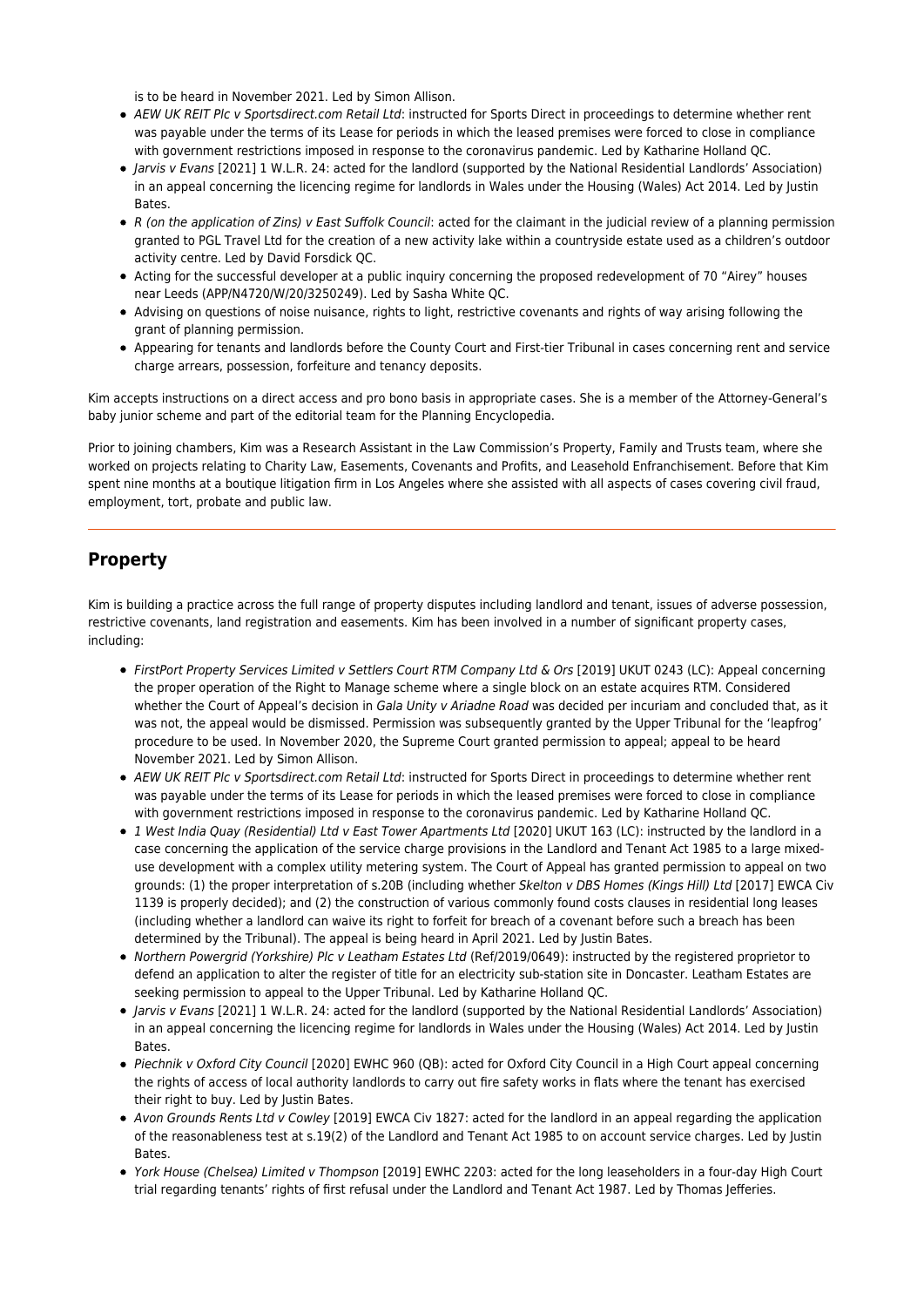Kim's recent unled work has included:

- Appearing for landlords and tenants in the County Court and First Tier Tribunal on a range of matters such as residential possession, service charge disputes, rent reviews and lease extension claims. Kim has also advised and acted in a professional negligence claim concerning a rent review.
- Providing advice and drafting pleadings on a broad spectrum of property law matters such as nuisance, mortgages, easements, adverse possession, restrictive covenants, unlawful eviction, land registration, service charges and 1954 Act claims.

### **Planning and Environmental**

Kim is developing a varied practice covering all aspects of planning, environmental, infrastructure and procurement law. Her property expertise also makes her well suited to advising on the various cross-over issues that arise out of development.

Recent planning work includes:

- Advising on a wide range of planning issues including the merits of a challenge to the grant of planning permission and the prospects of success of a CLEUD appeal.
- Land at Lower Road, Bedhampton: acted for the developer in a 4-day public inquiry concerning the development of 50 residential dwellings on a greenfield site bordering a conservation area. Led by [Sasha White QC.](https://www.landmarkchambers.co.uk/people/sasha-white-qc/)
- 265 Burlington Road, New Malden: instructed to represent Tesco Stores in an appeal concerning a proposal to build 456 new homes on its land in New Malden. The appeal was being run by Redrow Homes who had entered into an Agreement for Lease of the Tesco-owned site. With [David Elvin QC](https://www.landmarkchambers.co.uk/people/david-elvin-qc/).
- Wordsworth Drive & Sugar Hill Close, Oulton: acted for the developer in an 8-day public inquiry concerning the demolition of existing "Airey" houses and construction of 70 new homes near Leeds. The issues in the appeal included the application of the public sector equality duty and the existing residents' rights under landlord and tenant legislation. Led by [Sasha White QC.](https://www.landmarkchambers.co.uk/people/sasha-white-qc/)
- Advising on a possible challenge to the Cherwell Local Plan on accessibility and sustainability grounds. Led by [Jenny](https://www.landmarkchambers.co.uk/people/jenny-wigley/) [Wigley.](https://www.landmarkchambers.co.uk/people/jenny-wigley/)
- Advising and preparing statements of case for Central Bedfordshire Council in an appeal against its decision to refuse to grant a CLUED.
- R (on the application of Zins) v East Suffolk Council: acted for the claimant in a judicial review of a planning permission granted to PGL Travel Ltd for the creation of a new activity lake within a countryside estate used as a children's outdoor activity centre. Led by [David Forsdick QC](https://www.landmarkchambers.co.uk/people/david-forsdick-qc/).
- 60 Dace Road, London: acted for the developer in a successful appeal following a 6-day public inquiry concerning the development of two mixed-use buildings in a conservation area. Led by [Sasha White QC](https://www.landmarkchambers.co.uk/people/sasha-white-qc/).
- Drafting an objection letter on behalf of local residents to proposed development that would affect the setting of a heritage asset.

Kim has a particular interest in environmental law and recent work includes:

- Advising and drafting letters before action in a potential claim for judicial review against the Forestry Commission and Natural England regarding the proposed re-introduction of pine martens in parts of the South West of England.
- Advising a local resident as to a possible claim for judicial review on environmental grounds against the grant of planning permission for the development of a new dwelling in her neighbour's garden.
- Advising a Parish Council on the lawfulness of its draft Neighbourhood Plan policies setting high sustainability standards for new developments and assisting with the drafting of a "model policy" for other Parish Councils to adopt where appropriate.

### **Public**

Kim is a member of the Attorney General's junior junior scheme and has accepted instructions via the scheme in a number of high profile public law cases:

- Assisting [Samantha Broadfoot QC](https://www.landmarkchambers.co.uk/people/samantha-broadfoot-qc/) who acted for Highways England's in the inquest into a death on a motorway.
- Dolan v Secretary of State for Health & Social Care: application for judicial review of the Health Protection (Coronavirus, Restrictions) (England) Regulations 2020 and the Prime Minister's decision to direct the closure of all schools and other educational establishments on 20<sup>th</sup> March 2020. With [Jacqueline Lean.](https://www.landmarkchambers.co.uk/people/jacqueline-lean/)
- Assisting [Julia Smyth](https://www.landmarkchambers.co.uk/people/julia-smyth/) in advising on the form of assessment required under the Mental Health Act 1983 and whether these could be carried out remotely during the coronavirus pandemic.
- Advising the Home Office regarding the lawfulness of a Regulation 33 certification decision. With [David Blundell QC](https://www.landmarkchambers.co.uk/people/david-blundell/) and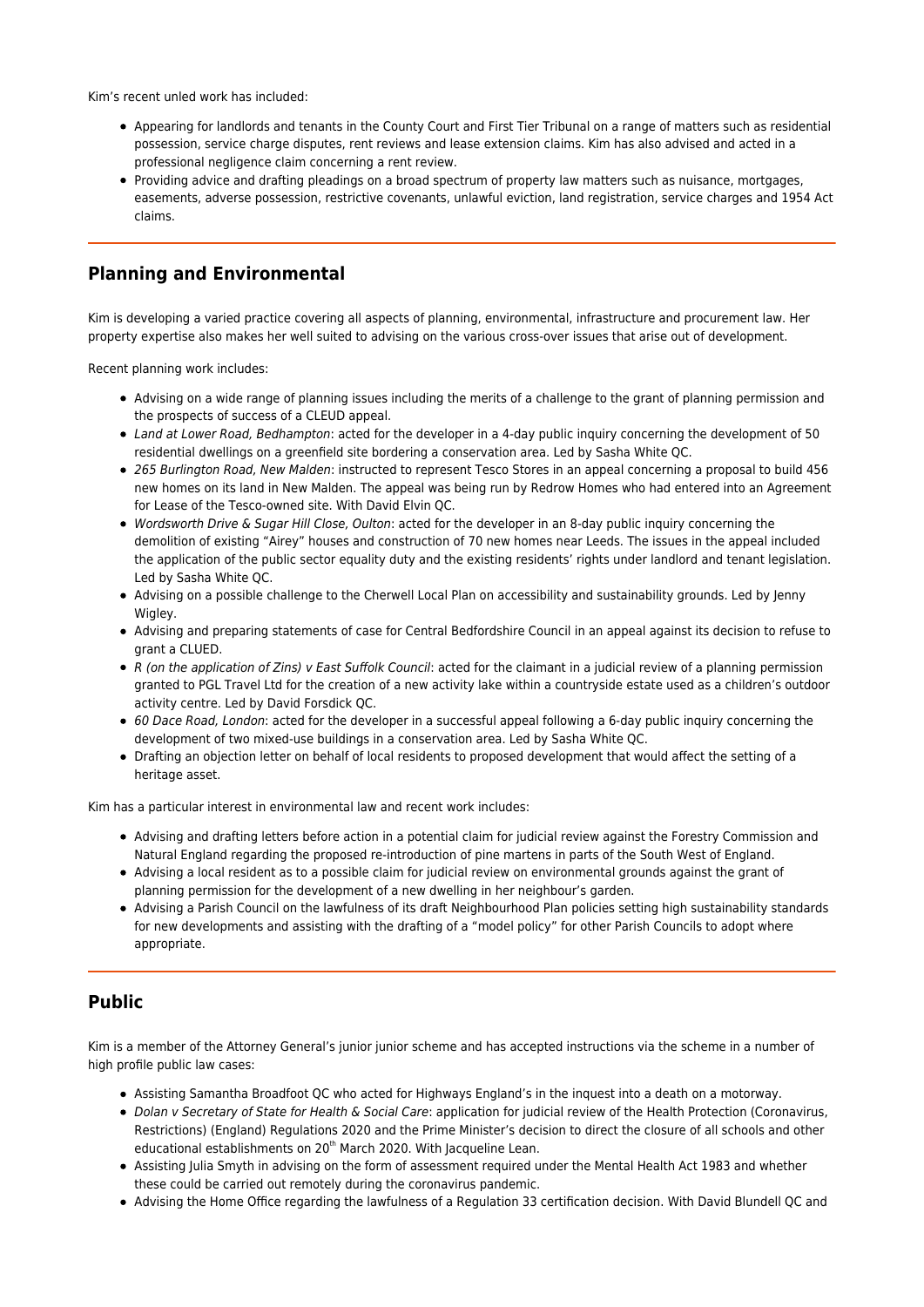[Julia Smyth.](https://www.landmarkchambers.co.uk/people/julia-smyth/)

Kim has separately advised on the merits of an unlawful detention and likely quantum of damages. Led by [Samantha Broadfoot](https://www.landmarkchambers.co.uk/people/samantha-broadfoot-qc/) [QC.](https://www.landmarkchambers.co.uk/people/samantha-broadfoot-qc/)

## **Qualifications**

- University of Oxford (Lady Margaret Hall) BA Law with French Law
- University of Law, London BPTC

### **Awards**

- Provost's Award for Excellence, University of Law 2017
- Hardwicke Award, Lincoln's Inn 2017
- Howarth & Smith Fellowship 2015

# **Kimberley Ziya is a rising star.**

Research for Chambers UK Bar 2022

### **Publications**

| 22 Mar 2022 | Enfranchisement                                                                                                                         |
|-------------|-----------------------------------------------------------------------------------------------------------------------------------------|
| 22 Mar 2022 | Right to Manage                                                                                                                         |
| 22 Mar 2022 | A time of change: The legal impact upon management of estates when parts of the estate exercise RTM<br>or enfranchise - webinar         |
| 22 Mar 2022 | A time of change: The legal impact upon management of estates when parts of the estate exercise RTM<br>or enfranchise - Webinar handout |
| 18 Oct 2021 | The public sector equality duty: Requirement and application in the planning context                                                    |
| 18 Oct 2021 | Equality Law for Planners - webinar                                                                                                     |
| 11 May 2021 | Law Commission - Residential Leasehold Reforms                                                                                          |
| 11 May 2021 | What Next? Residential Property Law in 2021/22 - webinar                                                                                |
| 19 Apr 2021 | "Bridging the Gap": Property Pointers for Planners - webinar                                                                            |
| 22 Mar 2021 | Bringing and defending High Court challenges                                                                                            |
| 22 Mar 2021 | Planning Law Update for Local Authorities: Planning challenges - webinar                                                                |
| 08 Mar 2021 | "Bridging the Gap": Planning Pointers for Property Practitioners - webinar                                                              |
| 25 Aug 2020 | Possession Proceedings: What to expect when the stay is lifted - Webinar                                                                |
| 30 Jun 2020 | The Approach to the Basic Conditions in Policy and Law                                                                                  |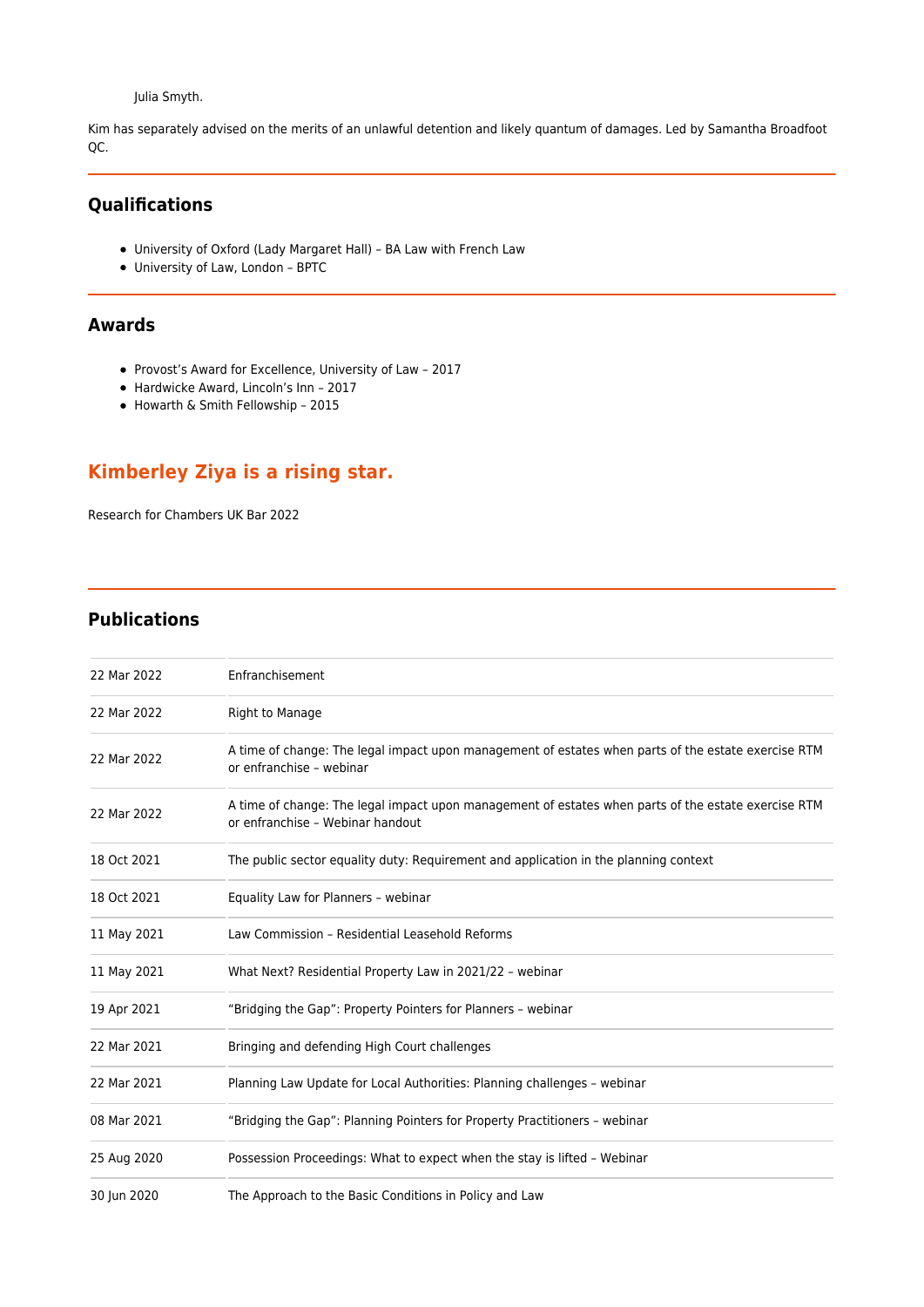| 30 Jun 2020 | Neighbourhood Plans: The Latest Law And Policy - Webinar                                                                                       |
|-------------|------------------------------------------------------------------------------------------------------------------------------------------------|
| 30 Jun 2020 | Property in Quarantine - Part 1: So Wrong That It's Right?                                                                                     |
| 23 Jun 2020 | Getting an injunction against unlawful traveller encampments: what the law now requires                                                        |
| 23 Jun 2020 | Unknown travellers (1)                                                                                                                         |
| 27 May 2020 | Issues with Insolvent Landlords                                                                                                                |
| 27 May 2020 | Property In Quarantine: Liquidation Foundation: The Basics of Property Insolvency - Part 4: Bankrupt<br>individuals and property - Webinar     |
| 12 May 2020 | Property In Quarantine: The Regulation of the Private Rented Sector in England - Part 3: Regulation of<br>letting agents - Webinar             |
| 15 Apr 2020 | A Comprehensive Guide to the Latest Planning Law, Practice and Policy (Part One) - Webinar                                                     |
| 15 Apr 2020 | The Government's emerging planning reforms set out in "Planning for the Future"                                                                |
| 12 Feb 2020 | Residential Service Charges 2 Consultation, Demands And Cost                                                                                   |
| 30 Jan 2020 | What Is A Flat And What Is A Building                                                                                                          |
| 04 Nov 2019 | Planning High Court Challenges Conference - Practice and Procedure Update                                                                      |
| 22 Oct 2019 | Residential Service Charges 1: the statutory regime, reasonableness and rights to information                                                  |
| 01 Oct 2019 | Nationally Significant Infrastructure Projects - High Court Challenges - Current Issues (co-authored James<br>Maurici Q.C. and Kimberley Ziya) |
| 25 Sep 2019 | Planning Law Update                                                                                                                            |

Landmark Chambers has updated its cookie policy. We use cookies to ensure that we give you the best experience on our website. This includes cookies from third party social media website if you visit a page which contains embedded content from social media. Such third party cookies may track your use of Landmark's website. If you continue without changing your settings, we'll assume that you are happy to receive all cookies on the Landmark website. However, you can change your cookie settings at any time. [Find out more](https://www.landmarkchambers.co.uk/how-we-use-cookies/)

Accept All

Cookie settings

 $X_{\text{Close}}$ 

## **Privacy Overview**

This website uses cookies to improve your experience while you navigate through the website. Out of these cookies, the cookies that are categorized as necessary are stored on your browser as they are essential for the working of basic functionalities of the website. We also use thirdparty cookies that help us analyze and understand how you use this website. These cookies will be stored in your browser only with your consent. You also have the option to opt-out of these